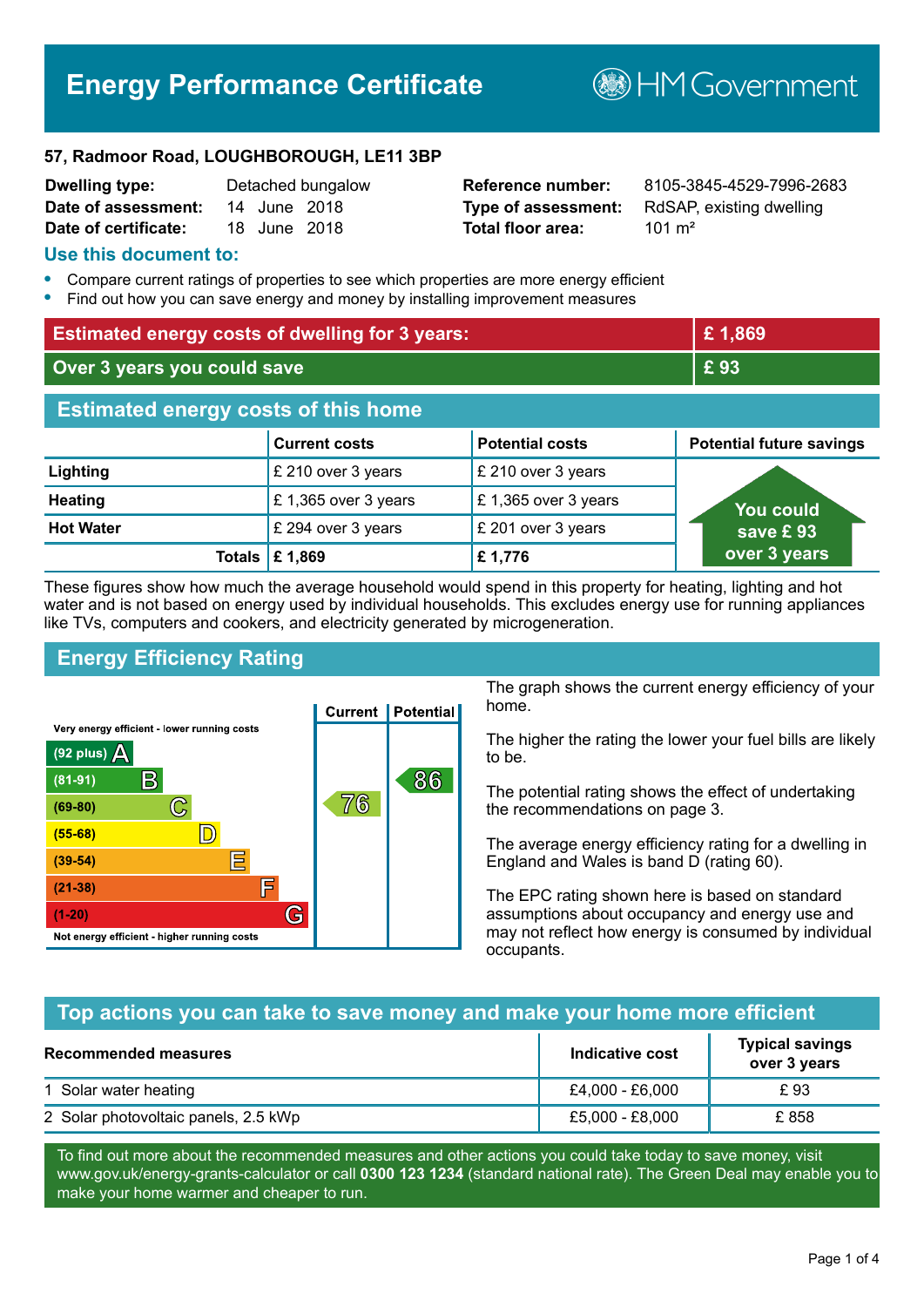### **Summary of this home's energy performance related features**

| <b>Element</b>        | <b>Description</b>                         | <b>Energy Efficiency</b> |
|-----------------------|--------------------------------------------|--------------------------|
| Walls                 | Cavity wall, as built, insulated (assumed) | ★★★★☆                    |
| Roof                  | Pitched, 250 mm loft insulation            | ★★★★☆                    |
| Floor                 | Solid, insulated (assumed)                 |                          |
| Windows               | Fully double glazed                        | ★★★☆☆                    |
| Main heating          | Boiler and radiators, mains gas            | ★★★★☆                    |
| Main heating controls | Programmer, room thermostat and TRVs       | ★★★★☆                    |
| Secondary heating     | None                                       |                          |
| Hot water             | From main system                           | ★★★★☆                    |
| Lighting              | Low energy lighting in all fixed outlets   | *****                    |

Current primary energy use per square metre of floor area: 151 kWh/m² per year

The assessment does not take into consideration the physical condition of any element. 'Assumed' means that the insulation could not be inspected and an assumption has been made in the methodology based on age and type of construction.

#### **Low and zero carbon energy sources**

Low and zero carbon energy sources are sources of energy that release either very little or no carbon dioxide into the atmosphere when they are used. Installing these sources may help reduce energy bills as well as cutting carbon. There are none provided for this home.

# **Your home's heat demand**

For most homes, the vast majority of energy costs derive from heating the home. Where applicable, this table shows the energy that could be saved in this property by insulating the loft and walls, based on typical energy use (shown within brackets as it is a reduction in energy use).

| <b>Heat demand</b>           | <b>Existing dwelling</b> | Impact of loft<br>insulation | Impact of cavity<br>wall insulation | Impact of solid<br>wall insulation |
|------------------------------|--------------------------|------------------------------|-------------------------------------|------------------------------------|
| Space heating (kWh per year) | 7.649                    | N/A                          | N/A                                 | N/A                                |
| Water heating (kWh per year) | 2.179                    |                              |                                     |                                    |

You could receive Renewable Heat Incentive (RHI) payments and help reduce carbon emissions by replacing your existing heating system with one that generates renewable heat, subject to meeting minimum energy efficiency requirements. The estimated energy required for space and water heating will form the basis of the payments. For more information, search for the domestic RHI on the www.gov.uk website.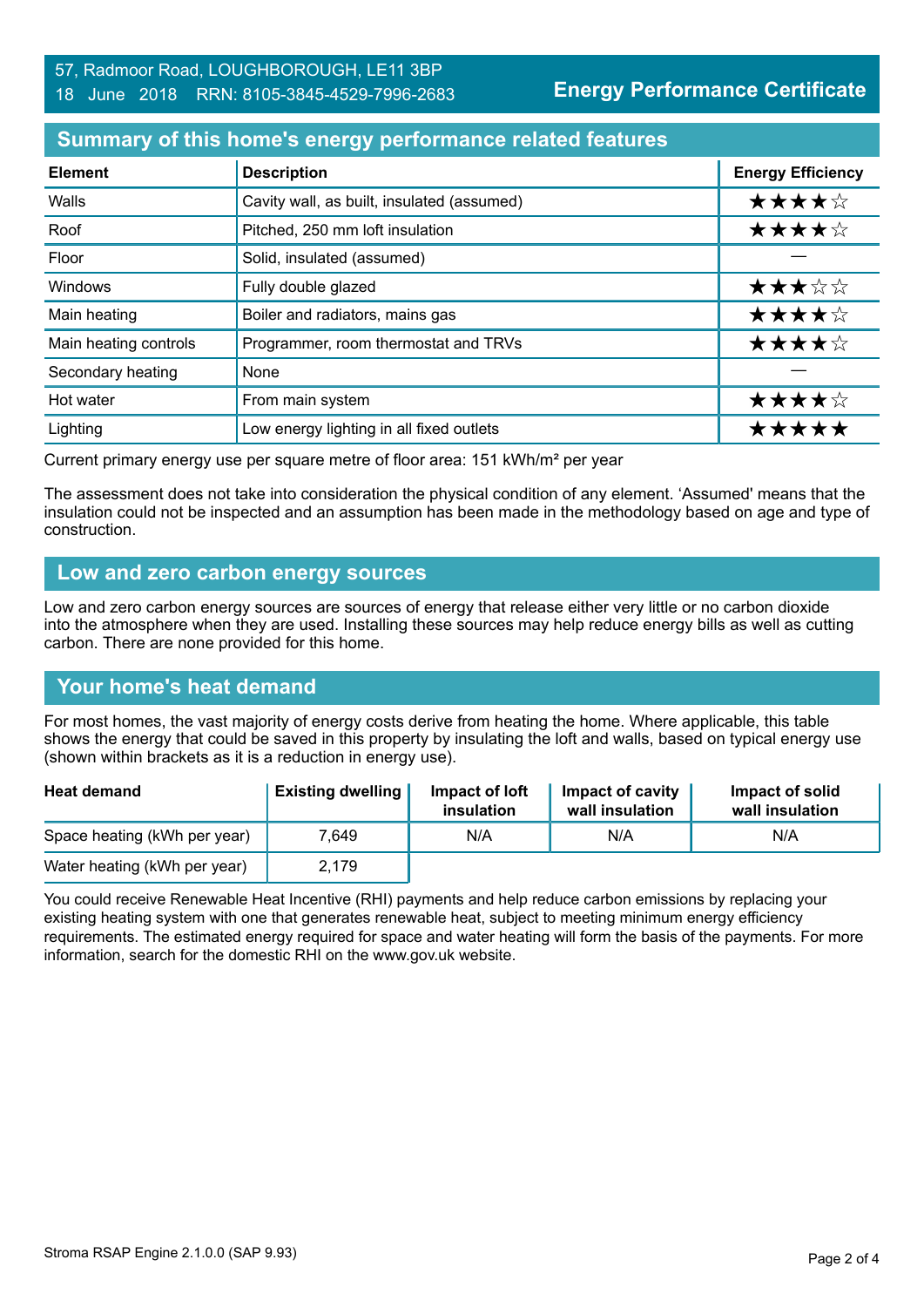#### 57, Radmoor Road, LOUGHBOROUGH, LE11 3BP 18 June 2018 RRN: 8105-3845-4529-7996-2683

#### **Recommendations**

The measures below will improve the energy performance of your dwelling. The performance ratings after improvements listed below are cumulative; that is, they assume the improvements have been installed in the order that they appear in the table. Further information about the recommended measures and other simple actions you could take today to save money is available at www.gov.uk/energy-grants-calculator. Before installing measures, you should make sure you have secured the appropriate permissions, where necessary. Such permissions might include permission from your landlord (if you are a tenant) or approval under Building Regulations for certain types of work.

| <b>Recommended measures</b>        | Indicative cost | <b>Typical savings</b><br>per year | <b>Rating after</b><br>improvement |
|------------------------------------|-----------------|------------------------------------|------------------------------------|
| Solar water heating                | £4,000 - £6,000 | £ 31                               | C77                                |
| Solar photovoltaic panels, 2.5 kWp | £5,000 - £8,000 | £ 286                              | <b>B86</b>                         |

# **Opportunity to benefit from a Green Deal on this property**

Green Deal Finance allows you to pay for some of the cost of your improvements in instalments under a Green Deal Plan (note that this is a credit agreement, but with instalments being added to the electricity bill for the property). The availability of a Green Deal Plan will depend upon your financial circumstances. There is a limit to how much Green Deal Finance can be used, which is determined by how much energy the improvements are estimated to **save** for a 'typical household'.

You may be able to obtain support towards repairs or replacements of heating systems and/or basic insulation measures, if you are in receipt of qualifying benefits or tax credits. To learn more about this scheme and the rules about eligibility, call the Energy Saving Advice Service on **0300 123 1234** for England and Wales.